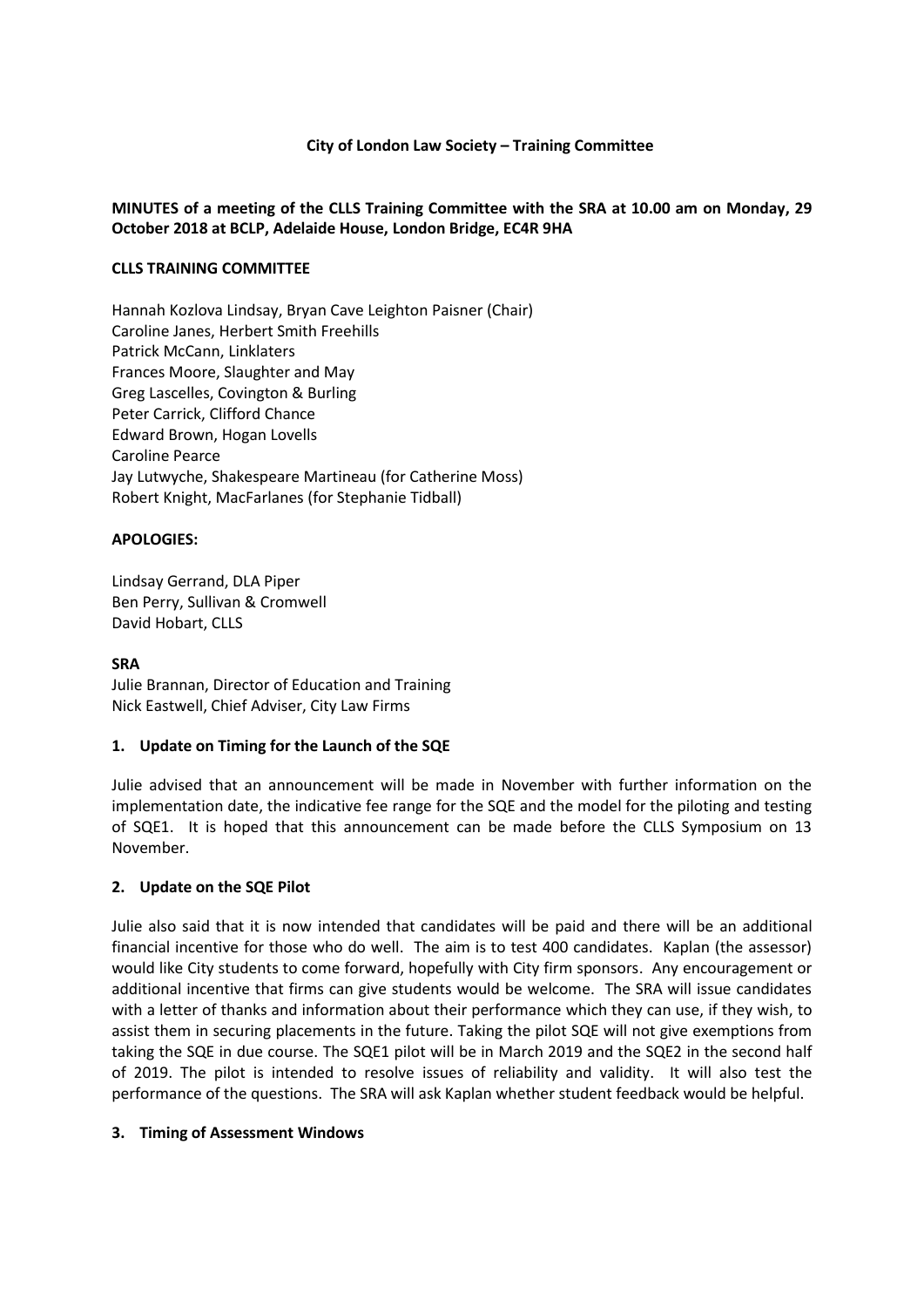Julie noted that there was no particular update on this, Kaplan are looking for roughly even half year sittings and separate times for SQE1 and SQE2, this would mean SQE1 in June/July (to avoid university exams) and November and SQE2 in September/October and April.

There was much discussion on optimum timings. Patrick stated that the general view seemed to be that firms represented would want trainees to take SQE2 before commencing their QWE and that the gap between SQE1 and SQE2 would ideally be 3/4 months. The June/July and September/October interval could work if students were permitted to apply to sit SQE2 after sitting SQE1 but before they receive their SQE1 results and provided that the SQE1 results are released before the next SQE2 sittings. If not, they would sit SQE2 in the following April which would mean that students would be several months into their QWE which firms will want to avoid. For those taking a law degree the November sitting of SQE1 would be preferable with SQE2 taken in April allowing students to start their QWE in the following Autumn. Nick mentioned that a growing number of universities were intending to incorporate SQE1 into their law degrees, but the SRA cannot name those universities for confidentiality reasons.

# **4. Timing of SQE2**

The timing is as set out in the Regulations which is that there are no prescribed rules except that SQE1 must be passed before SQE 2 can be attempted. Julie thanked the Committee for its letter on the timing of the SQE2. Nick made the point that, not least having seen the QLTS practical tests in action, he believes that SQE 2 candidates will be much better placed to pass the exam having had a period of practical experience and that taking SQE 2 after one year of the training contract, having sat in two context seats, might be optimal.

# **5. Signing off Work Experience**

The rules are that for firms the COLP is responsible for sign-off. The requirement is to confirm that the work is of the type that gives employees the opportunity to cover some or all of the relevant competencies. There is no requirement to make a judgment on the standard of the work. Fran expressed the concern that this might allow a paralegal to present his/her experience as that of a trainee by virtue of the fact that a period of work was signed off as a period of QWE. It was felt that this was an issue of managing expectations and in careful use of job titles. Nick noted that many City firms had asked whether they could insist on their two-year training contract being the relevant two years practical experience, thus discounting any trainee solicitors' previous practical experience for such purposes. From an employment law point of view, the answer is that firms can require 2 years training with them before they employ a trainee as a solicitor. Of course, a candidate could apply to the SRA for admission based on including their experience in another firm. From a regulatory point of view, the SRA would admit the candidate if they had met its requirements. However, the candidate would be unwise to do so as they would have to leave the firm if it would not employ them as a solicitor.

# **6. Likely Fees for SQE1 and SQE2**

See minute 1.

# **7. Brexit—what the SRA is doing in preparation**

Julie mentioned the MoJ Technical Notice published on 12 October 2018. It states that if at the time of leaving the EU there is no deal, then WTO rules will apply which do not allow the UK to impose different rules for EU lawyers and non-EU lawyers. For the transition period RELs will continue to have some rights in relation to reserved activities and then to qualify after 3 years of practice, but the last time that an application can be made to be a REL will be 29 March 2019 (EU exit day) which will allow a lawyer to practise as a REL until the end of the transition period. If by the end of the transition period (31 December 2020) a REL has not accrued 3 years of practice then the REL will not qualify as a solicitor.